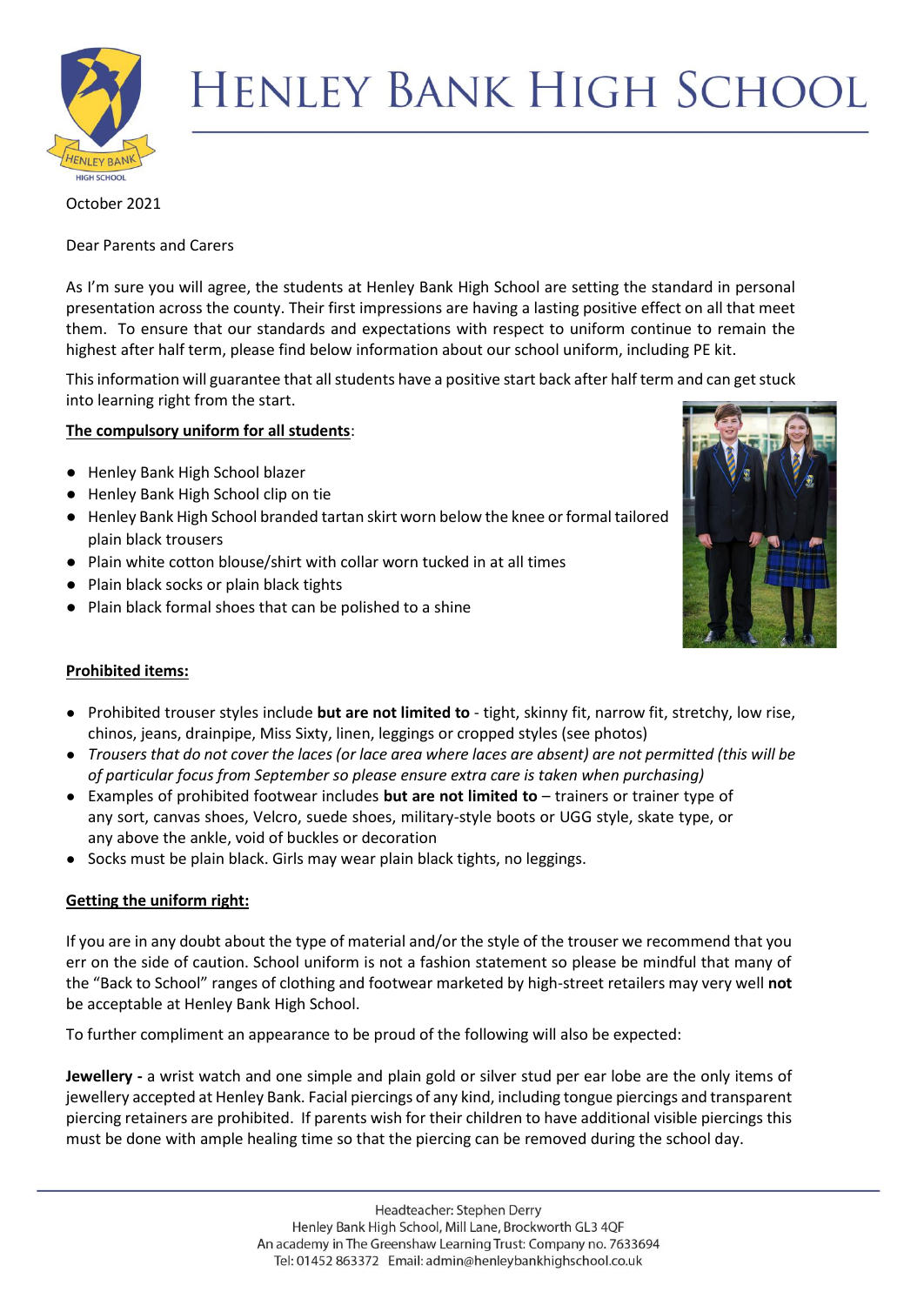

**Hair –** hair is to be of one **natural** colour. Lines and patterns shaved into hair, Mohican or skinheadtype/shaved styles are prohibited. Hair should be no shorter than a grade 2 in length. Long hair must be tied back for PE, Technology and Science lessons. We ask that parents make informed decisions with respect to hair styles worn during school breaks and ensure that all students return to school with acceptable styles detailed.

**Make-Up –** no make-up is to be worn by any student whilst in school. We will not tolerate the over use of make-up products. Foundation, nail varnish/polish, false nails and nail decorations and false eyelashes are prohibited and must be removed on sight.

# **Additional notices:**

- Hooded and other branded jumpers or tracksuit tops of any sort are not to be worn anywhere on school premises and will be confiscated on sight.
- No headwear will be worn inside the Academy buildings except religious garments that must be plain black in colour
- No additional jewellery may be worn or brought to school. The only exceptions are items of religious significance – crosses, Stars of David, etc (which should be on a long chain such that nothing is visible for safe keeping)
- The use of mobile phones/ipads/headphones/iwatches are prohibited on school premises and such items must be kept out of sight and turned off at all times. These will be confiscated if seen or heard.
- In cases where medical reasons require a modification to the uniform policy, notice on letter headed paper from a medical professional must be addressed to the Head detailing the reason and state specifically that a particular alternative footwear type *must* be worn. Medical professionals will be contacted in such cases by our staff
- Notes from parents will not be accepted for missing/forgotten items of uniform or medical dispensations so please support students with their personal organisation so that such issues are avoided.

To ensure that high standards of uniform are maintained and that the correct uniform is being worn in the correct manner at all times, morning roll call will consist of a thorough check of personal presentation.

To further support your decision making I have included photos of acceptable and unacceptable footwear and trousers that you can use when purchasing uniform items.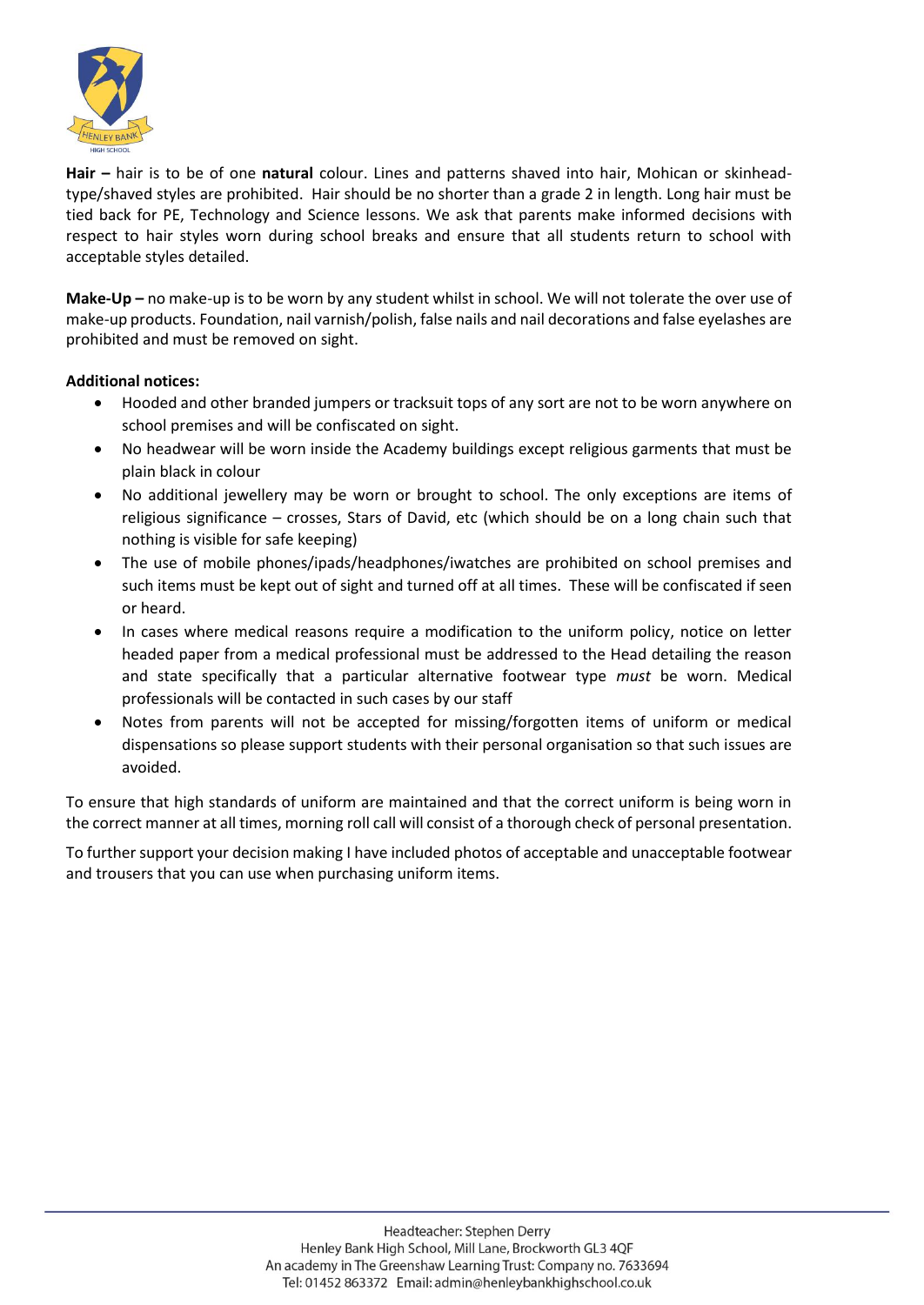

# Uniform acceptability check

Acceptable footwear examples:

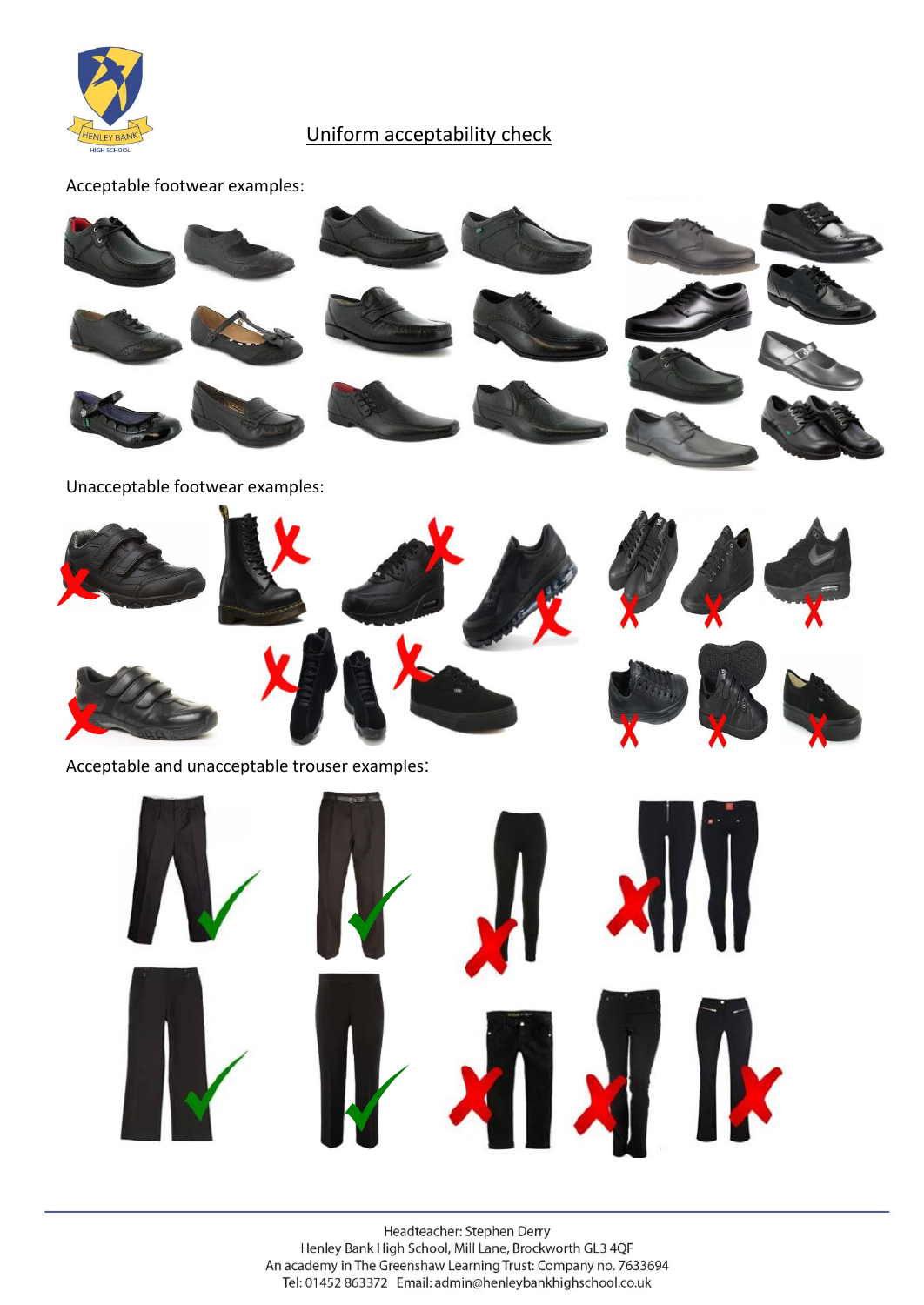

#### Acceptable piercing examples



Unacceptable piercing examples



# **Some Useful Links for School Uniform Online**

#### **Shoes**:

Brogues, Loafers and Lace up shoes up to size 5.5/6

<https://www.sportsdirect.com/giorgio-langley-lace-junior-shoes-093012#colcode=09301241> <https://www.sportsdirect.com/giorgio-bourne-slip-on-junior-shoes-093005#colcode=09300540> <https://www.sportsdirect.com/kangol-castor-lace-shoes-junior-boys-093061#colcode=09306141>

# Brogues, Loafers and Lace up shoes size 6 and up

<https://www.sportsdirect.com/giorgio-bourne-slip-on-mens-shoes-112249#colcode=11224903> <https://www.sportsdirect.com/giorgio-langley-mens-shoes-112252#colcode=11225240>

#### Buckle and Dolly Shoes up to size 6

<https://www.shoezone.com/Products/Lilley-Girls-Lace-Up-Brogue-Shoe-in-Black-20481> <https://www.shoezone.com/Products/Lilley-Girls-Black-Patent-Flat-Lace-Up-Brogue-20496> <https://www.shoezone.com/Products/Lilley-Girls-Black-T-Bar-Brogue-Shoe-20472> <https://www.shoezone.com/Products/Lilley-Girls-Black-Patent-T-Bar-Shoe-20498>

# Buckle and Dolly Shoes size 6 and up

<https://www.shoezone.com/Products/Lilley-Womens-Black-Patent-Loafer-with-Bow-15096> <https://www.shoezone.com/Products/Lilley-Womens-Black-Glossy-Lace-Up-Brogue-Shoe-15000> <https://www.shoezone.com/Products/Lilley-Womens-Black-Patent-Loafer-15072>

> Headteacher: Stephen Derry Henley Bank High School, Mill Lane, Brockworth GL3 4QF An academy in The Greenshaw Learning Trust: Company no. 7633694 Tel: 01452 863372 Email: admin@henleybankhighschool.co.uk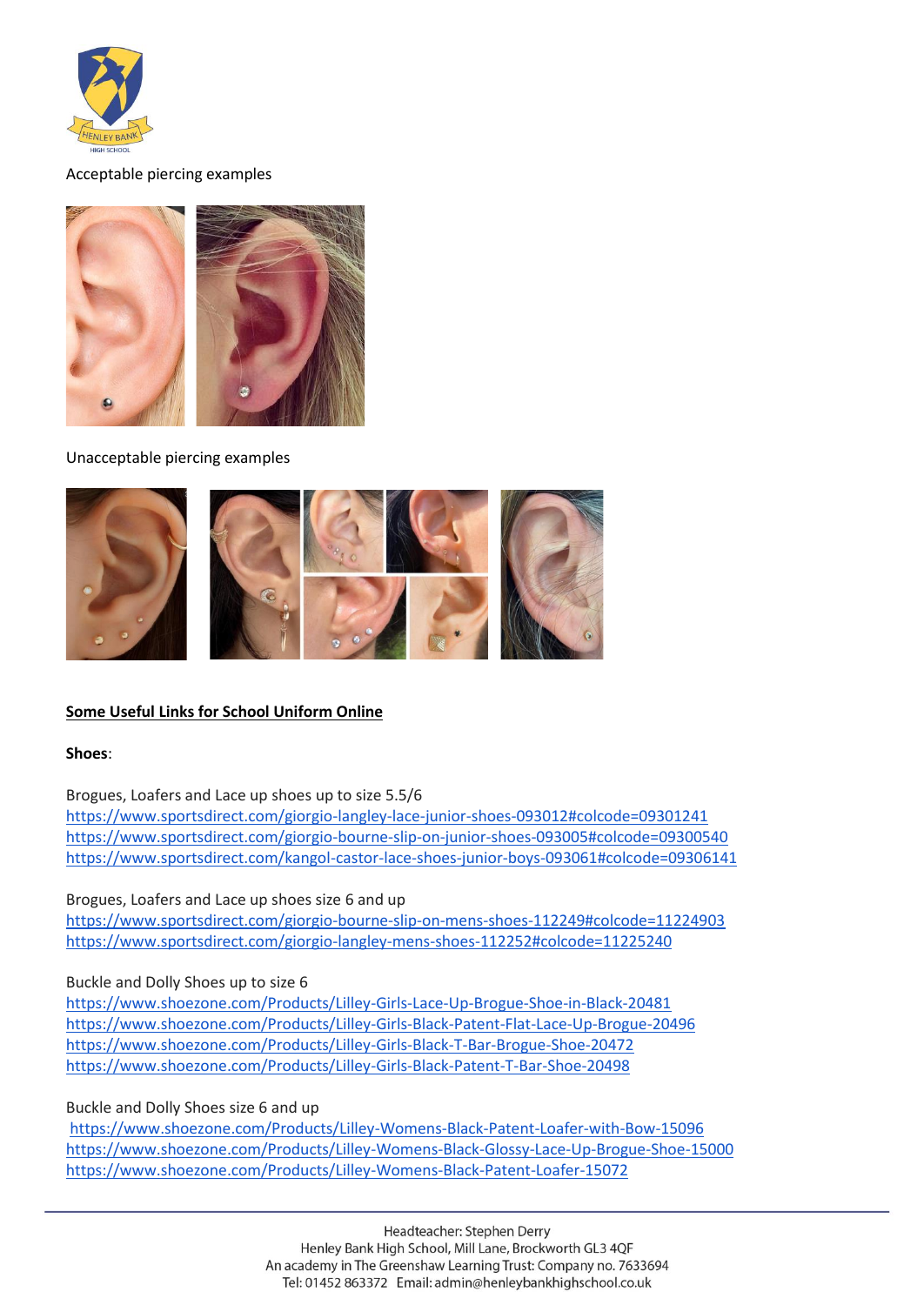

#### **Shirts**:

[https://www.matalan.co.uk/product/detail/s2709551\\_c359/unisex](https://www.matalan.co.uk/product/detail/s2709551_c359/unisex-generous-fit-long-sleeve-school-shirts-6-16yrs-white)[generous-fit-long-sleeve-school-shirts-6-16yrs-white](https://www.matalan.co.uk/product/detail/s2709551_c359/unisex-generous-fit-long-sleeve-school-shirts-6-16yrs-white)

### **Trousers**:

[https://www.marksandspencer.com/girls-regular-fit-skin-kind](https://www.marksandspencer.com/girls-regular-fit-skin-kind-trousers/p/clp60450665?color=GREY)[trousers/p/clp60450665?color=GREY](https://www.marksandspencer.com/girls-regular-fit-skin-kind-trousers/p/clp60450665?color=GREY) **(Please note there is a black colour option on this link. We do not accept grey trousers)**



[https://direct.asda.com/george/school/trousers/girls-black-straight-leg-jersey-school-trousers-2](https://direct.asda.com/george/school/trousers/girls-black-straight-leg-jersey-school-trousers-2-pack/GEM663895,default,pd.html?cgid=D10M2G1C21) [pack/GEM663895,default,pd.html?cgid=D10M2G1C21](https://direct.asda.com/george/school/trousers/girls-black-straight-leg-jersey-school-trousers-2-pack/GEM663895,default,pd.html?cgid=D10M2G1C21)

# [Matalan Boys Trousers](https://www.matalan.co.uk/product/detail/s2710807_c101/boys-2-pack-classic-fit-school-trousers-3-16yrs-black)

[https://direct.asda.com/george/school/trousers/boys-black-plus-fit-half-elastic-school-trouser-2](https://direct.asda.com/george/school/trousers/boys-black-plus-fit-half-elastic-school-trouser-2-pack/GEM663963,default,pd.html?cgid=D10M1G1C16) [pack/GEM663963,default,pd.html?cgid=D10M1G1C16](https://direct.asda.com/george/school/trousers/boys-black-plus-fit-half-elastic-school-trouser-2-pack/GEM663963,default,pd.html?cgid=D10M1G1C16)

[https://www.matalan.co.uk/product/detail/s2727554\\_c101/taylor-wright-regular-fit-formal-trousers](https://www.matalan.co.uk/product/detail/s2727554_c101/taylor-wright-regular-fit-formal-trousers-black)[black](https://www.matalan.co.uk/product/detail/s2727554_c101/taylor-wright-regular-fit-formal-trousers-black) 

# **PE Kit:**

To ensure that students look presentable and comfortable during their PE lessons and other sports events we expect *all students* to be in full Henley Bank High School PE kit. **This kit can only be sourced from Monkhouse in Gloucester (99 Northgate Street, Gloucester, Gloucestershire, GL1 2AA)**

**Essential Kit** • **Henley Bank Polo shirt** *(Girls should ensure that their top has velcro if wishing to play in the school team).* • **Henley Bank shorts/skort/leggings** • **Henley Bank socks** • **Trainers** *(Footwear should be appropriate for the sport and space. Astro's are acceptable for all but indoor sports. Rugby boots are required for rugby sessions)* **Optional** • **Baselayers or skins** *(plain black in colour or available from Monkhouse). These are useful for the colder weather.*

Coming soon

- *Waterproof coat*
- *Quarter Zip top jumper*